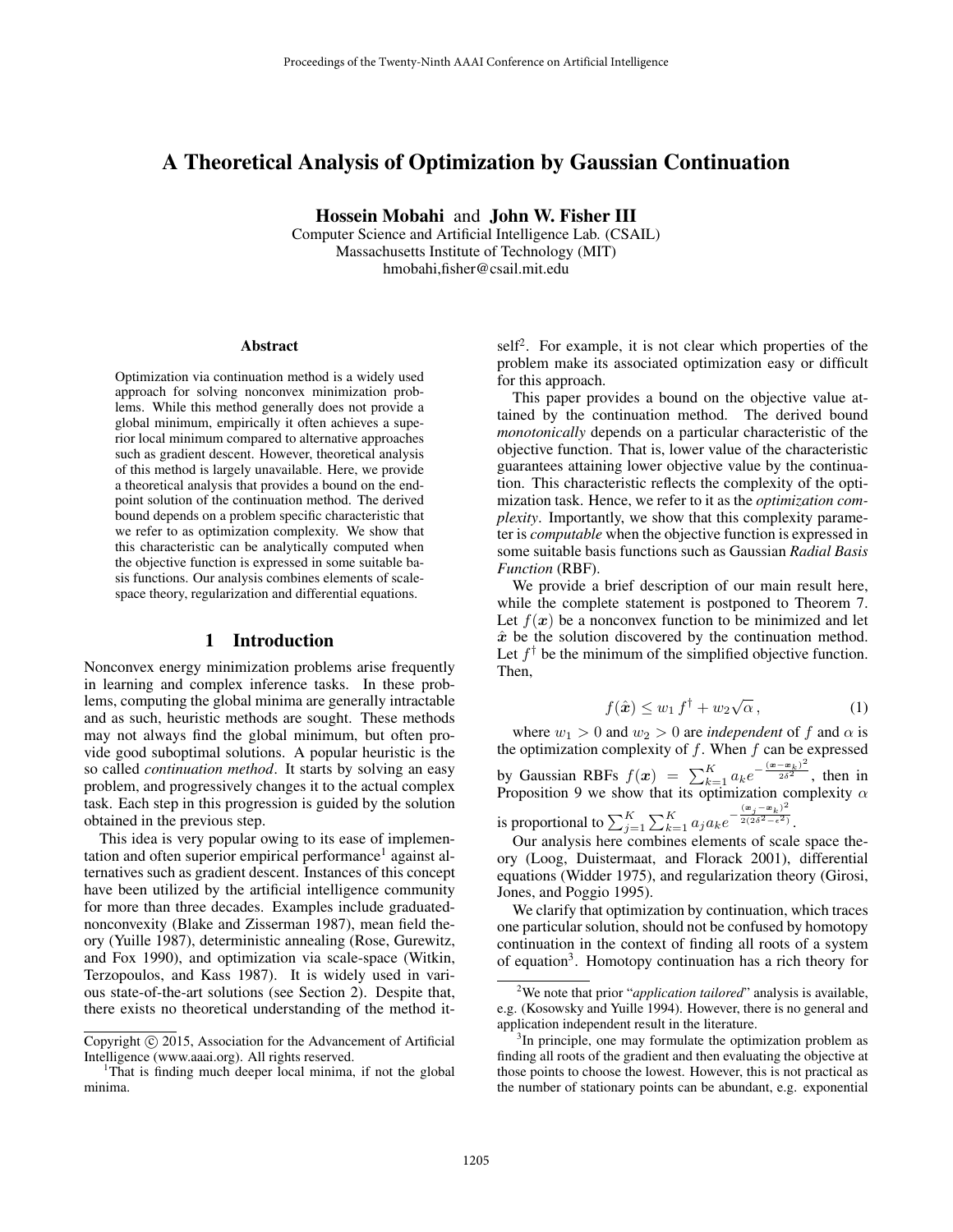the latter problem (Morgan 2009; Sommese and Wampler 2005), but that is a very different problem from the optimization setup.

Throughout this article, we use  $\triangleq$  for equality by definition, x for scalars, x for vectors, and  $X$  for sets. Denote a function by  $f(.)$ , its Fourier transform by  $f(.)$ , and its complex conjugate by  $\bar{f}$ (.). We often denote the domain of the function by  $\mathcal{X} = \mathbb{R}^d$  and the domain of its Fourier transform by  $\Omega \triangleq \mathbb{R}^d$ . Let  $k_{\sigma}(\boldsymbol{x})$ , for  $\sigma > 0$ , denote the *isotropic Gaussian kernel*,

$$
k_{\sigma}(\boldsymbol{x}) \triangleq \frac{1}{(\sqrt{2\pi}\sigma)^d} e^{-\frac{\|\boldsymbol{x}\|^2}{2\sigma^2}}.
$$

Let  $\| \cdot \|$  indicate  $\| \cdot \|_2$ , and  $\mathbb{R}_{++} \triangleq \{x \in \mathbb{R} \mid x >$ 0}. Finally, given a function of form  $g$  :  $\mathbb{R}^d \times \mathbb{R}_{++}$ ,  $\nabla g(\boldsymbol{x};t) \triangleq \nabla_{\boldsymbol{x}} g(\boldsymbol{x};t), \nabla^2 g(\boldsymbol{x};t) \triangleq \nabla_{\boldsymbol{x}}^2 g(\boldsymbol{x};t),$  and  $\dot{g}(\boldsymbol{x};t) \triangleq \frac{d}{dt}g(\boldsymbol{x};t)$ . Finally,  $\Delta g(\boldsymbol{x};t) \triangleq \sum_{k=1}^{d} \frac{\partial^2}{\partial x_k^2}$  $\frac{\partial^2}{\partial x_k^2}$ .

## 2 Optimization by Continuation

Consider the problem of minimizing a *nonconvex* objective function. In optimization by continuation, a transformation of the nonconvex function to an easy-to-minimize function is considered. The method then progressively converts the easy problem back to the original function, while following the path of the minimizer. In this paper, we always choose the easier function to be convex. The minimizer of the easy problem can be found efficiently.

This simple idea has been used with great success for various nonconvex problems. Classic examples include data clustering (Gold, Rangarajan, and Mjolsness 1994), graph matching (Gold and Rangarajan 1996; Zaslavskiy, Bach, and Vert 2009; Liu, Qiao, and Xu 2012), semi-supervised kernel machines (Sindhwani, Keerthi, and Chapelle 2006), multiple instance learning (Gehler and Chapelle 2007; Kim and Torre 2010), semi-supervised structured output (Dhillon et al. 2012), language modeling (Bengio et al. 2009), robot navigation (Pretto, Soatto, and Menegatti 2010), shape matching (Tirthapura et al. 1998),  $\ell_0$  norm minimization (Trzasko and Manduca 2009), image deblurring (Boccuto et al. 2002), image denoising (Rangarajan and Chellappa 1990; Nikolova, Ng, and Tam 2010), template matching (Dufour, Miller, and Galatsanos 2002), pixel correspondence (Leordeanu and Hebert 2008), active contours (Cohen and Gorre 1995), Hough transform (Leich, Junghans, and Jentschel 2004), and image matting (Price, Morse, and Cohen 2010), finding optimal parameters in computer programs (Chaudhuri and Solar-Lezama 2011) and seeking the optimal proofs (Chaudhuri, Clochard, and Solar-Lezama 2014).

In fact, the growing interest in this method has made it one of the most favorable solutions for the contemporary nonconvex minimization problems. Just within the past few years, the method has been utilized for low-rank matrix recovery (Malek-Mohammadi et al. 2014), error correction by  $\ell_0$  recovery (Mohimani et al. 2010), super resolution (Coupe

Algorithm 1 Algorithm for Optimization by Continuation Method

1: Input:  $f: \mathcal{X} \to \mathbb{R}$ , Sequence  $t_0 > t_1 > \cdots > t_n = 0$ .

2:  $x_0$  = global minimizer of  $g(x; t_0)$ .

3: for  $k = 1$  to n do

- 4:  $x_k$  = Local minimizer of  $g(x; t_k)$ , initialized at  $x_{k-1}$ .
- 5: end for
- 6: Output:  $x_n$

et al. 2013), photometric stereo (Wu and Tan 2013), image segmentation (Hong, Lu, and Sundaramoorthi 2013), face alignment (Saragih 2013), shape and illumination recovery (Barron 2013), 3D surface estimation (Balzer and Morwald 2012), and dense correspondence of images (Kim et al. 2013). The last two are in fact state of the art solutions for their associated problems. In addition, it has recently been argued that some recent breakthroughs in the training of deep architectures (Hinton, Osindero, and Teh 2006; Erhan et al. 2009), has been made by algorithms that use some form of continuation for learning (Bengio 2009).

We now present a formal statement of optimization by the continuation method. Given an objective function  $f: \mathcal{X} \rightarrow$  $\mathbb{R}$ , where  $\mathcal{X} = \mathbb{R}^d$ . Consider an embedding of f into a family of functions  $q : \mathcal{X} \times \mathcal{T}$ , where  $\mathcal{T} \triangleq [0, \infty)$ , with the following properties. First,  $q(x, 0) = f(x)$ . Second,  $q(x, t)$ is bounded below and is strictly convex in  $x$  when  $t$  tends to infinity <sup>4</sup>. Third,  $g(x,t)$  is continuously differentiable in x and t.

Such embedding g is sometimes called a *homotopy*, as it continuously transforms one function to another. The conditions of strict convexity and bounded from below for  $g(. , t)$ with  $t \to \infty$  imply that there exists a *unique minimizer* for the  $g(., t)$  when  $t \to \infty$ . We call this minimizer  $x_{\infty}$ .

Define the curve  $x(t)$  for  $t \geq 0$  as one with the following properties. First,  $\lim_{t\to\infty} x(t) = x_{\infty}$ . Second,  $\forall t \geq 0$  ;  $\nabla g(\boldsymbol{x}(t), t) = \boldsymbol{0}$ . Third,  $\boldsymbol{x}(t)$  is *continuous* in t. This curve simply sweeps a specific stationary path of g originated at  $x_{\infty}$ , as the parameter t progresses backward (See Figure 1). In general, such curve neither needs to exist, nor be unique. However, these conditions can be guaranteed by imposing extra condition  $\forall t \geq 0$ ;  $\det(\nabla^2 g(\mathbf{x}(t); t)) \neq 0$ 0 (see e.g. Theorem 3 of (Wu 1996)). Throughout this paper, it is assumed that  $x(t)$  exists.

In practice, the continuation method is used as the following. First,  $x_{\infty}$  is either derived analytically or approximated numerically by  $\arg \min_{\mathbf{x}} g(\mathbf{x};t)$  for large enough t. The latter can use standard convex optimization tools as  $g(x; t)$  approaches a convex function in  $x$  for large  $t$ . Then, the stationary path  $x(t)$  is numerically tracked until  $t = 0$  (See Algorithm 1). As mentioned in the introduction, for a wide range of applications, the continuation solution  $x(0)$  often provides a good local minimizer of  $f(x)$ , if not the global minimizer.

Although this work only focuses on the use of homotopy

in number of variables for polynomials.

<sup>&</sup>lt;sup>4</sup>A rigorous definition of such asymptotic convexity is provided in the supplementary appendix.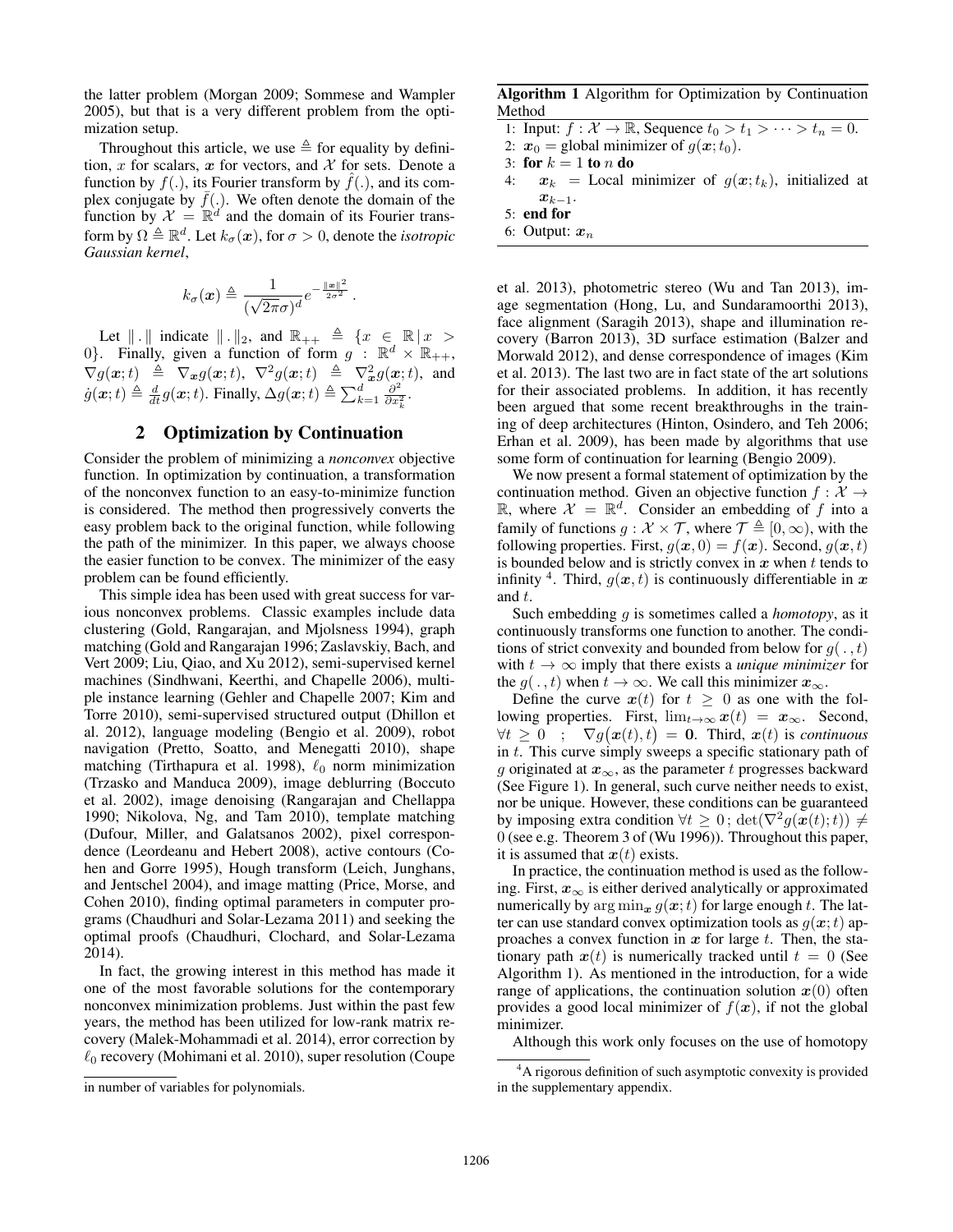

Figure 1: Plots show q versus x for each fixed time t.

continuation for nonconvex optimization, there is also interest in this method for convex optimization, e.g. to improve or guarantee the convergence rate (Xiao and Zhang 2012).

#### 3 Analysis

Due to the space limitation, only the statement of results are provided here. Full proofs are available in a *supplementary appendix*.

#### 3.1 Path Independent Analysis

The first challenge we confront in developing a guarantee for the value of  $g(\boldsymbol{x}(0); 0)$  is that  $g(.; 0)$  must be evaluated at the point  $x(0)$ . However, we do not know  $x(0)$  unless we actually *run* the continuation algorithm and see where it lands at upon termination. This is obviously not an option for the theoretical analysis of the problem. Hence, the question is whether it is possible to say something about the value of  $g(x(0); 0)$  without knowing the point  $x(0)$ .

Here we prove that this is possible and we derive an upper bound for  $q(x(0); 0)$  without knowing the curve  $x(t)$  itself. We, however, require the value of  $q$  at the initial point to be known. In addition, we require a global (curve independent) inequality to relate  $g(x;t)$  and  $\dot{g}(x;t)$ . Our result is stated in the following lemma.

**Lemma 1 (Worst Case Value of**  $g(x(t);t)$ ) *Given a function*  $f: \mathcal{X} \to \mathbb{R}$  *and its associated homotopy map g. Given a point*  $x_1$  *that is the stationary point of*  $g(x; t_1)$  *(w.r.t.*  $x$ *). Denote the curve of stationary points originated from*  $x_1$  *at*  $t_1$  *by*  $\mathbf{x}(t)$ *, i.e.*  $\forall t \in [0, t_1]$ ;  $\nabla g(\mathbf{x}(t), t) = \mathbf{0}$ *. Suppose this curve exists. Given continuous functions* a *and* b*, such that*  $\forall t \in [0, t_1] \forall x \in \mathcal{X}$ ;  $a(t)g(x;t) + b(t) \leq \dot{g}(x;t)$ *. Then, the following inequality holds for any*  $t \in [0, t_1]$ *,* 

$$
g(\boldsymbol{x}(t);t) \qquad (2)
$$
  
\$\leq \left( g(\boldsymbol{x}(t\_1);t\_1) - \int\_t^{t\_1} e^{\int\_s^{t\_1} a(r) dr} b(s) ds \right) e^{-\int\_t^{t\_1} a(r) dr}\$.

The proof of this lemma essentially consists of applying a modified version of the differential form of *Gronwall's inequality*. This lemma determines our next challenge, which is finding the  $a(t)$  and  $b(t)$  for a given f. In order to do that, we need to be more explicit about the choice of the homotopy. Our following development relies on *Gaussian homotopy*.

#### 3.2 Gaussian Homotopy

The *Gaussian homotopy*  $g : \mathcal{X} \times \mathcal{T} \rightarrow \mathbb{R}$  for a function  $f: \mathcal{X} \to \mathbb{R}$  is defined as the convolution of f with  $k_{\sigma}$ ,  $g(\boldsymbol{x}; \sigma) \triangleq [f \star k_{\sigma}](\boldsymbol{x}) \triangleq \int_{\mathcal{X}} f(\boldsymbol{y}) k_{\sigma}(\boldsymbol{x} - \boldsymbol{y}) d\boldsymbol{y}.$ 

In order to emphasize that the homotopy parameter  $t$  coincides with the standard deviation of the Gaussian, from here on, we switch to the notation  $q(x; \sigma)$  for the homotopy instead of previously used  $q(x; t)$ . A well-known property of the Gaussian convolution is that it obeys the *heat equation* (Widder 1975),

$$
\dot{g}(\mathbf{x}; \sigma) = \sigma \Delta g(\mathbf{x}; \sigma). \tag{3}
$$

This means that in Lemma 1, the condition  $a(\sigma)q(\mathbf{x}; \sigma)+$  $b(\sigma) \leq \dot{g}(\mathbf{x}; \sigma)$  can be replaced by  $a(\sigma)g(\mathbf{x}; \sigma) + b(\sigma) \leq$  $\sigma \Delta g(x;\sigma)$ . In order to find such  $a(\sigma)$  and  $b(\sigma)$ , we first obtain a lower bound on  $\Delta g(\mathbf{x}; \sigma)$  in terms of  $g(\mathbf{x}; \sigma)$ . Then, we will set  $a(\sigma)g(x;\sigma) + b(\sigma)$  to be smaller than the lower bound.

Gaussian homotopy has useful properties in the context of the continuation method. First, it enjoy some optimality criterion in terms of the best convexification of  $f(x)$  (Mobahi and Fisher III ). Second, for some *complete basis functions*, such as polynomials or Gaussian RBFs, Gaussian convolution has a *closed form* expression. Finally, under mild conditions, a large enough bandwidth can make  $q(x; \sigma)$  unimodal (Loog, Duistermaat, and Florack 2001) and hence easy to minimize. In fact, the example in Figure 1 is constructed by Gaussian convolution. Observe how the original function (bottom) gradually looks more like a convex function in the figure.

#### 3.3 Lower Bounding  $\Delta g$  as a Function of g

Here we want to relate  $\Delta g(x;\sigma)$  to  $g(x;\sigma)$ . Since the differential operator is only w.r.t. variable  $x$ , we can simplify the notation by disregarding dependency on  $\sigma$ . Hence, we work with  $h(x) \triangleq q(x;\sigma)$  for some fixed  $\sigma$ . Hence, the goal becomes lower bounding  $\Delta h(x)$  as a function of  $h(x)$ .

The lower bound must hold at any arbitrary point, say  $x_0$ . Remember, we want to bound  $\Delta h(x_0)$  only as a function of the *value* of  $h(x_0)$  and not  $x_0$  itself. In other words, we do not know where  $x_0$  is, but we are told what  $h(x_0)$  is. We can pose this problem as the following *functional optimization* task, where  $h_0 \triangleq h(x_0)$  is a *known* quantity.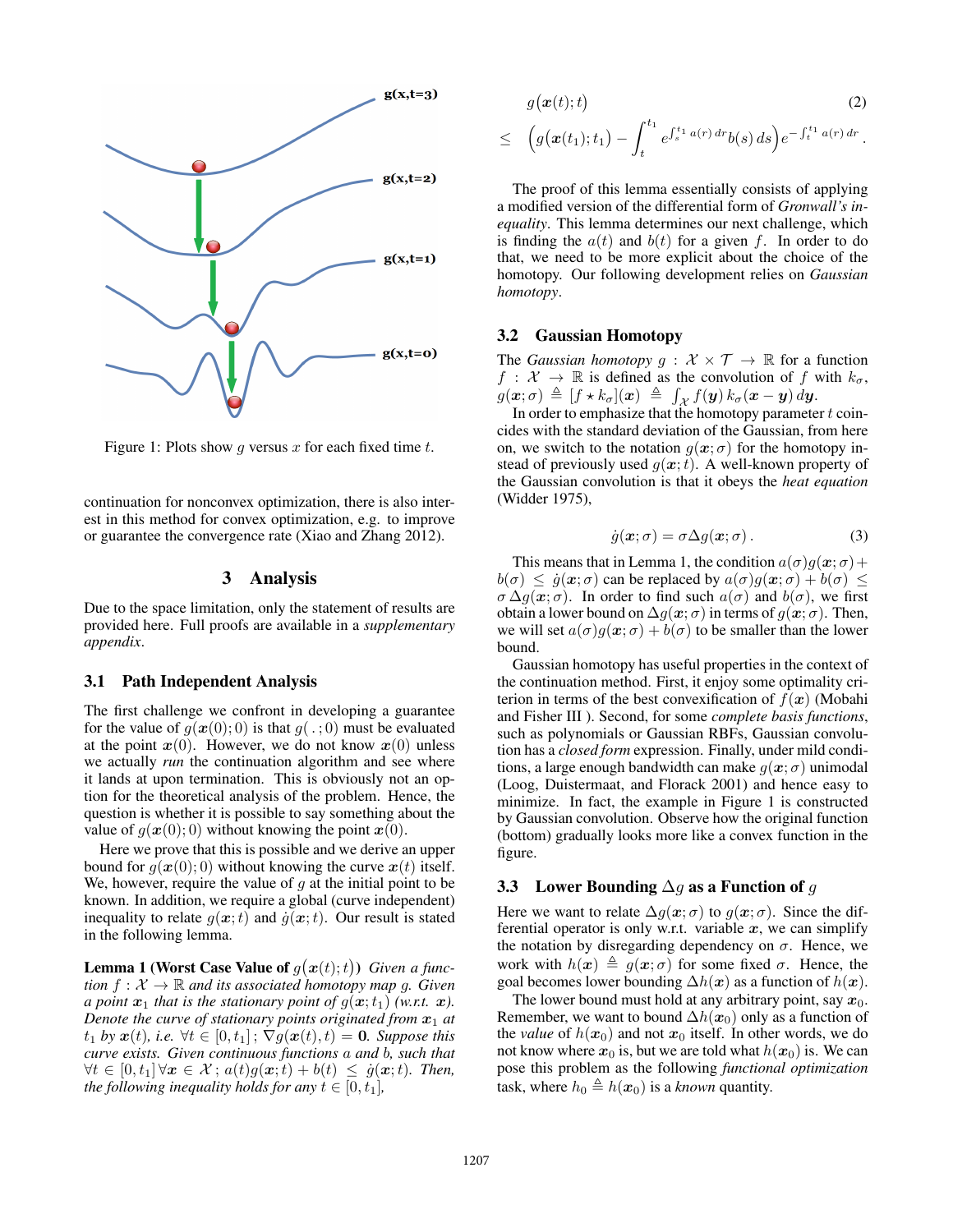$$
y = \inf_{f, \mathbf{x}_1} \Delta f(\mathbf{x}_1)
$$
, s.t. ,  $f(\mathbf{x}_1) = h_0$ ,  $f(\mathbf{x}) = h(\mathbf{x})$ . (4)

Then it follows<sup>5</sup> that  $y \leq \Delta h(x_0)$ . However, solving (4) is too idealistic due to the constraint  $f(x) = h(x)$  and the fact that  $h(x)$  can be any complicated function. A more practical scenario is to constrain  $f(x)$  to match with  $h(x)$ in terms of some *signatures*. These signatures must be easy to compute for  $h(x)$  and allow solving the associated functional optimization in  $f$ .

A potentially useful signature for constraining the problem is function's *smoothness*. We quantify the latter for a function  $f(x)$  by  $\int_{\Omega}$  $|\hat{f}(\boldsymbol{\omega})|^2$  $\frac{|\hat{f}(\omega)|^2}{|\hat{G}(\|\omega\|)} d\omega$  where  $\hat{G}$  is a *decreasing* function called *stabilizer*. This form essentially penalizes higher frequencies in  $f$ . Functional optimization involving this type of constraint has been studied in the realm of *regularization theory* in machine learning (Girosi, Jones, and Poggio 1995). Deeper mathematical details can be found in (Dyn et al. 1989; Dyn 1989; Madych and Nelson 1990). The smoothness constraint plays a crucial role in our analysis. We denote it by  $\alpha$  for brevity, where  $\alpha \triangleq (2\pi)^{-\frac{d}{2}} \int_{\Omega}$  $|\hat{h}(\boldsymbol{\omega})|^2$  $\frac{|h(\omega)|}{|\hat{G}(\|\omega\|)} d\omega$ , and refer to this quantity as the *optimization complexity*. Hence, the ideal task (4) can be relaxed to the following,

$$
\tilde{y} = \inf_{f, \mathbf{x}_1} \Delta f(\mathbf{x}_1)
$$
\n
$$
\text{s.t.}, \ f(\mathbf{x}_1) = h_0 \ , \ \int_{\Omega} \frac{|\hat{f}(\boldsymbol{\omega})|^2}{\hat{G}(|\boldsymbol{\omega}||)} \, d\boldsymbol{\omega} = (\sqrt{2\pi})^d \alpha \ .
$$
\n(5)

Since (5) is a relaxation of (4) (because the constraint  $f(x) = h(x)$  is replaced by the weaker constraint  $\int_\Omega$  $|\widehat{f}(\boldsymbol{\omega})|^2$  $\frac{|f(\omega)|^2}{\hat{G}(\|\omega\|)} d\omega = \int_{\Omega}$  $|\hat{h}(\boldsymbol{\omega})|^2$  $\frac{|h(\omega)|^2}{\hat{G}(\|\omega\|)} d\omega$ , it follows that  $\tilde{y} \leq y$ . Since  $y \le \Delta h(x_0)$ , we get  $\tilde{y} \le \Delta h(x_0)$ , hence the desired lower bound.

In the setting (5), we can indeed solve the associated functional optimization. The result is stated in the following lemma.

**Lemma 2** *Consider*  $f : \mathcal{X} \to \mathbb{R}$  *with well-defined Fourier transform.* Let  $\hat{G}$ :  $\Omega \rightarrow \mathbb{R}_{++}$  be any decreasing func*tion.* Suppose  $f(x_1) = h_0$  and  $\left(\frac{1}{\sqrt{2}}\right)$  $\frac{1}{2\pi}$ <sup>d</sup>  $\int_{\Omega}$  $|\widehat{f}(\boldsymbol{\omega})|^2$  $\frac{d\mathcal{L}(\omega)|}{\hat{G}(\omega)}d\omega = \alpha$ *for given constants*  $h_0$  *and*  $\alpha$ *. Then*  $\inf_{f,\mathbf{x}_1} \Delta f(\mathbf{x}_1) =$  $c_1\Delta G(\mathbf{0})-c_2\Delta\Delta G(\mathbf{0})$ *, where*  $(c_1,c_2)$  *is the solution to the following system,*

$$
\begin{cases} c_1 G(\mathbf{0}) - c_2 \Delta G(\mathbf{0}) = h_0 \\ c_1^2 \int_{\Omega} \overline{\hat{G}}(\omega) d\omega + 2c_1 c_2 \int_{\Omega} ||\omega||^2 \overline{\hat{G}}(\omega) d\omega \dots \\ + c_2^2 \int_{\Omega} ||\omega||^4 \overline{\hat{G}}(\omega) d\omega = (\sqrt{2\pi})^d \alpha \end{cases} \tag{6}
$$

Here  $\Delta\Delta$  means the application of the Laplace operator twice. The lemma is very general, working for any decreasing function  $\hat{G}$  :  $\Omega \to \mathbb{R}_{++}$ . An interesting choice for the stabilizer  $\hat{G}$  is the *Gaussian* function (this is a familiar case in the regularization theory due to Yuille (Yuille and Grzywacz 1989)). This leads to the following corollary.

**Corollary 3** *Consider*  $f : \mathcal{X} \rightarrow \mathbb{R}$  *with well-defined* Fourier transform. Let  $\hat{G}(\omega) \triangleq \epsilon^d e^{-\frac{\epsilon^2 ||\omega||^2}{2}}$ . Suppose  $f(\boldsymbol{x}_1) = h_0$  and  $\int_{\Omega}$  $|\hat{f}(\boldsymbol{\omega})|^2$  $\frac{\hat{f}(\omega)|^2}{\hat{G}(\omega)}d\omega = (\sqrt{2\pi})^d \alpha$  for given con*stants*  $h_0$  *and*  $\alpha$ *. Then*  $\inf_{f,\boldsymbol{x}_1} \Delta f(\boldsymbol{x}_1) = -\frac{h_0 + 2\sqrt{2}\sqrt{\alpha - h_0^2}}{\epsilon^2}$ *.* √ **Example** Consider  $h(x) = -e^{-\frac{x^2}{2}}$ . Let  $\hat{G}(\omega) \triangleq e^{-\frac{\omega^2}{2}}$ (i.e. set  $\epsilon = 1$ ). It is easy to check that  $\int_{\mathbb{R}} \frac{|\hat{h}(\omega)|^2}{\hat{G}(\omega)}$  $\frac{n(\omega)|}{\hat{G}(\omega)} d\omega =$ √ 2π. Hence,  $\alpha = 1$ . Let  $x_0 = 0$ . Obviously,  $h(x_0) =$  $-1$ . Using Corollary 3 we have  $\inf_{f,x_1} f''(x_1) = -(-1 +$  $2\sqrt{2}\sqrt{1-(-1)^2}$  = 1. We now show that the worst case bound suggested by Corollary 3 is sharp for this example. It is so because  $h''(x) = (1 - x^2)e^{-\frac{x^2}{2}}$ , which at  $x_0 = 0$ becomes  $h''(x_0) = 1$ .

#### 3.4 Extension to the Smoothed Objective

Corollary 3 applies to any functions  $f(x)$  that has welldefined Fourier transform and any stabilizer of form  $\tilde{G}(\omega)$ . This includes any parameterized family of functions and stabilizer, as long as the parameter(s) and  $x$  are independent of each other. In particular, one can choose the parameter to be  $\sigma$  and replace  $f(x)$  by  $g(x; \sigma)$  and  $\hat{G}(\omega)$  by  $\hat{G}(\omega;\sigma) \triangleq \epsilon^d(\sigma)e^{-\frac{\epsilon^2(\sigma)\|\omega\|^2}{2}}$ . Note that  $\sigma$  and  $x$  are independent.

This simple argument allows us to express Corollary 3 in the the following parametric way.

**Corollary 4** *Consider*  $f : \mathcal{X} \rightarrow \mathbb{R}$  *with well-defined Fourier transform.* Define  $g(x; \sigma) \triangleq [h \star k_{\sigma}](x)$ . Let  $\hat{G}(\boldsymbol{\omega};\sigma) \ \triangleq \ \epsilon^d(\sigma)e^{-\frac{\epsilon^2(\sigma) \|\boldsymbol{\omega}\|^2}{2}}.$  Suppose  $g(\boldsymbol{x}_1;\sigma)$  =  $g_0(\sigma)$  and  $\int_{\Omega}$  $|\hat{g}(\boldsymbol{\omega};\sigma)|^2$  $\frac{\partial (\omega;\sigma)|^2}{\partial (\omega;\sigma)}d\omega = (\sqrt{2\pi})^d\alpha(\sigma)$  for given val*ues*  $g_0(\sigma)$  *and*  $\alpha(\sigma)$ *. Then*  $\inf_{g(\cdot, \tau) \in \mathcal{F}} \Delta g(x_1; \sigma)$  =  $-\frac{g_0(\sigma)+2\sqrt{2}\sqrt{\alpha(\sigma)-g_0^2(\sigma)}}{c^2(\sigma)}$  $\frac{2\sqrt{\alpha(\sigma)-g_0(\sigma)}}{\epsilon^2(\sigma)}.$ 

## **3.5** Choice of  $\epsilon(\sigma)$

For the purpose of analysis, we restrict the choice of  $\epsilon(\sigma)$ 0 as stated by the following proposition. This results in *monotonic*  $\alpha(\sigma)$ , which greatly simplifies the analysis.

**Proposition 5** *Suppose the function*  $\epsilon(\sigma) > 0$  *satisfies*  $0 \leq$  $\epsilon(\sigma)\dot{\epsilon}(\sigma) \leq \sigma$ . Then  $\dot{\alpha}(\sigma) \leq 0$ .

This choice can be further refined by the following proposition.

**Proposition 6** *The only form for*  $\epsilon(\sigma) > 0$  *that satisfies*  $0 \leq$  $\epsilon(\sigma)\dot{\epsilon}(\sigma) \leq \sigma$  *is,* 

$$
\epsilon(\sigma) = \beta \sqrt{\sigma^2 + \zeta},
$$
\nfor any  $0 < \beta \leq 1$  and  $\zeta > -\sigma^2$ .

\n(7)

 $^5$ If  $h$  is a *one-to-one* map,  $f(\boldsymbol{x}_1) = h_0$  and  $f(\boldsymbol{x}) = h(\boldsymbol{x})$  imply that  $x_1 = x_0$  and hence  $y = \Delta h(x_0)$ .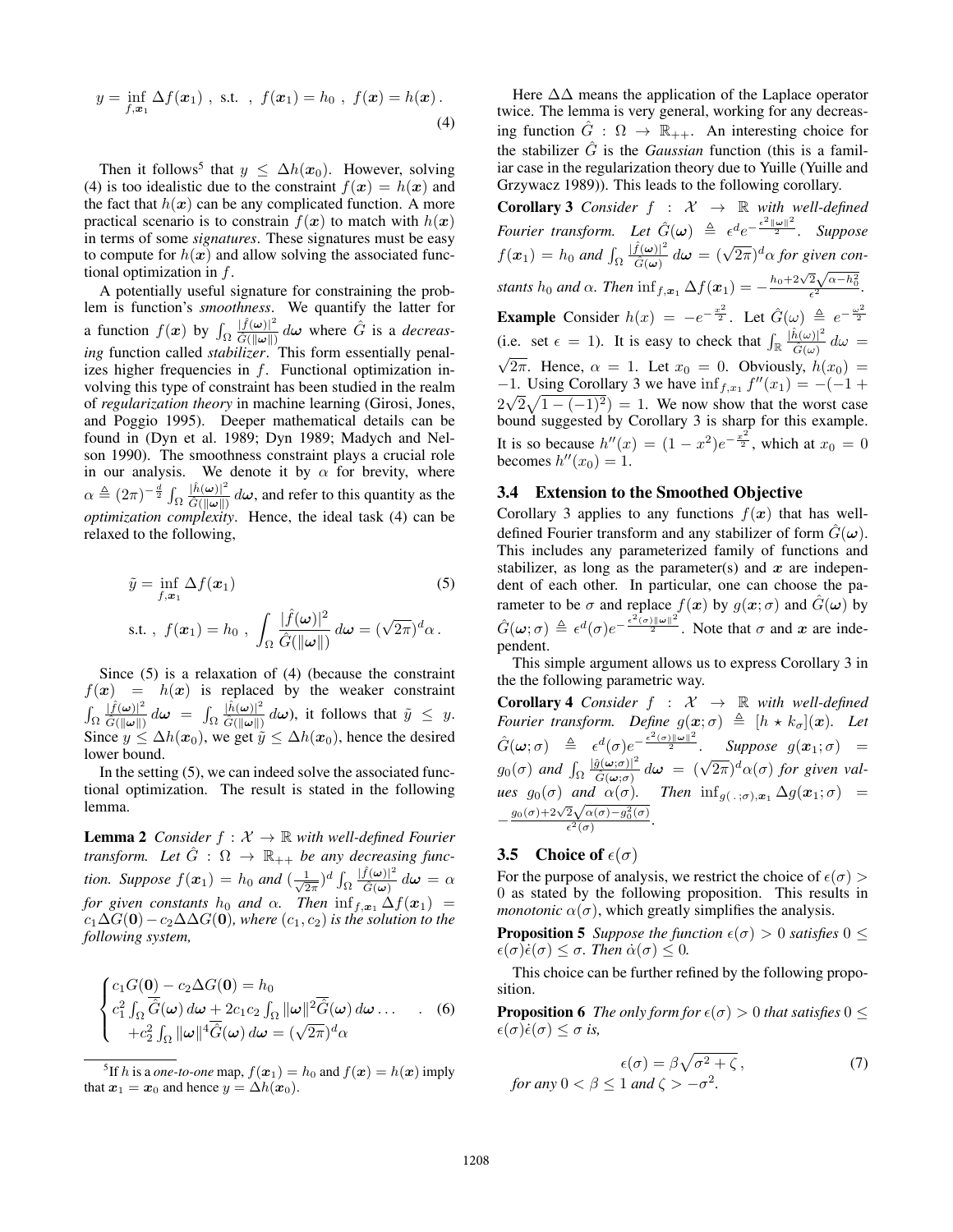# 3.6 Lower Bounding  $\sigma \Delta q(x;\sigma)$  by  $a(\sigma)q(\boldsymbol{x};\sigma) + b(\sigma)$

The goal of this section is finding continuous functions a and b such that  $a(\sigma)g(x;\sigma) + b(\sigma) \leq$  $\sigma \Delta g(x;\sigma)$ . By manipulating Corollary 4, one can de- $\sigma \Delta g(x;\sigma)$ . By manipulating Corollary 4, one<br>
rive  $\Delta g(x_0;\sigma) \geq -\frac{g(x_0;\sigma) + 2\sqrt{2}\sqrt{\alpha(\sigma) - g(x_0;\sigma)^2}}{\epsilon^2(\sigma)}$  $\frac{\partial^2 \mathbf{V}^{\alpha(\sigma)-g(\mathbf{x}_0,\sigma)}}{\partial^2(\sigma)}$ , where ( √  $(\overline{2\pi})^d \alpha(\sigma) \triangleq \frac{1}{\epsilon(\sigma)} \int_{\Omega} |\hat{g}(\boldsymbol{\omega};\sigma)|^2 e^{\frac{\epsilon^2(\sigma) \cdot ||\boldsymbol{\omega}||^2}{2}} d\boldsymbol{\omega}.$ 

By multiplying both sides by  $\sigma$  (remember  $\sigma > 0$ ) and factorizing  $\alpha(\sigma)$  the above inequality can be equivalently written as,  $\sigma \Delta g(x_0; \sigma) \geq$ ity can be equivalent<br>  $-\frac{\sigma g(x_0;\sigma)}{\epsilon^2(\sigma)} - \frac{2\sigma\sqrt{2\alpha(\sigma)}}{\epsilon^2(\sigma)}$  $\frac{\sqrt{2\alpha(\sigma)}}{\epsilon^2(\sigma)}\sqrt{1-\frac{g(\bm{x}_0;\sigma)^2}{\alpha(\sigma)}}$  $\frac{\mathbf{x}_0(\sigma)^2}{\alpha(\sigma)}$ . This inequality implies  $\Delta g(\bm{x}_{0};\sigma)\geq-\frac{\sigma g(\bm{x}_{0};\sigma)}{\epsilon^{2}(\sigma)}-\frac{2\sigma\sqrt{2\alpha(\sigma)}}{\epsilon^{2}(\sigma)}$  $\sqrt{g(x_0;\sigma)}$  1+ $\sim \frac{g(x_0;\sigma)}{g(x_0;\sigma)}$  $\frac{\sqrt{2\alpha(\sigma)}}{\epsilon^2(\sigma)}\Big(\frac{1+\gamma\frac{g(\bm{x}_0;\sigma)}{\sqrt{\alpha(\sigma)}}}{\sqrt{1-\gamma^2}}\Big),$ where  $0 \leq \gamma < 1$  is any constant and we use the fact that  $\forall (u, \gamma) \in [-1, 1] \times [0, 1)$ ;  $\sqrt{1 - u^2} \leq \frac{1 + \gamma u}{\sqrt{1 - u^2}}$  (with  $\frac{+\gamma u}{1-\gamma^2}$  (with  $\frac{g(\bm{x}_0;\sigma)}{f(\bm{x})}$  $\frac{\mathbf{r}_{0}(\sigma)}{\alpha(\sigma)}$  being u). The inequality now has the affine form  $\sigma \Delta g(x_0; \sigma) \ge a(\sigma)g(x_0; \sigma) + b(\sigma)$ , where

$$
a(\sigma) = -\frac{\sigma}{\epsilon^2(\sigma)} - \frac{2\sqrt{2}\sigma\,\gamma}{\epsilon^2(\sigma)\sqrt{1-\gamma^2}}, \, b(\sigma) = -\frac{2\sigma\sqrt{2\alpha(\sigma)}}{\epsilon^2(\sigma)\sqrt{1-\gamma^2}}.
$$

Note that the continuity of  $\epsilon$  as stated in (7) implies continuity of  $a$  and  $b$ .

## 3.7 Integrations and Final Bound

**Theorem 7** *Let*  $f : \mathcal{X} \to \mathbb{R}$  *be the objective function. Given the initial value*  $g(x(\sigma_1); \sigma_1)$ *. Then for any*  $0 \le \sigma \le \sigma_1$ *, and any constants*  $0 < \gamma < 1$ ,  $0 < \beta < 1$ ,  $\zeta > -\sigma^2$ , the *following holds,*

$$
g(\boldsymbol{x}(\sigma);\sigma) \leq (\frac{\sigma^2+\zeta}{\sigma_1^2+\zeta})^p g(\boldsymbol{x}(\sigma_1);\sigma_1) + c\sqrt{\alpha(\sigma)} \left(1-(\frac{\sigma^2+\zeta}{\sigma_1^2+\zeta})^p\right),
$$
  
where  $p \triangleq \frac{1}{2\beta^2} \left(\frac{2\sqrt{2}\gamma}{\sqrt{1-\gamma^2}}-1\right)$  and  $c \triangleq \frac{\sqrt{2}}{2\sqrt{2}\gamma-\sqrt{1-\gamma^2}}$ .

The proof essentially combines (8) with the fact  $\dot{g}(\mathbf{x}; \sigma) = \sigma \Delta g(\mathbf{x}; \sigma)$  (i.e. the heat equation) to obtain  $\dot{g}(\boldsymbol{x};\sigma) \ge a(\sigma)g(\boldsymbol{x};\sigma) + b(\sigma)$ , where  $a(\sigma) = \left(\frac{2\sqrt{2}\gamma}{\sqrt{1-\gamma^2}} - \sigma\right)$ 1)  $\frac{\sigma}{\epsilon^2(\sigma)}$  and  $b(\sigma) = -\frac{2\sigma\sqrt{2\alpha(\sigma)}}{\epsilon^2(\sigma)\sqrt{1-\gamma}}$  $rac{2\sigma\sqrt{2\alpha(\sigma)}}{\epsilon^2(\sigma)\sqrt{1-\gamma^2}}$ . This form is now amenable to Lemma 1. Using the form of  $\epsilon(\sigma)$  in (7),  $\int a(r) dr$  can be computed analytically to  $\frac{1}{2\beta^2} \left( \frac{2\sqrt{2\gamma}}{\sqrt{1-\gamma^2}} - \right)$ 1)  $\log(\sigma^2 + \zeta)$ . Finally, using the *Holder's inequality*  $||fg||_1 \le ||f||_1 ||g||_{\infty}$ , we can separate  $\sqrt{\alpha(\sigma)}$  from the remaining of the integrand in form of sup  $\sqrt{\alpha(\sigma)}$ . The latter further simplifies to  $\sqrt{\alpha(\sigma)}$  due to non-increasing property of  $\alpha$  stated in Proposition 5.

We now discuss the role of optimization complexity  $\alpha(\sigma)$  in (9). For brevity, let  $w_1(\sigma, \sigma_1) \triangleq \left(\frac{\sigma^2 + \zeta}{\sigma^2 + \zeta}\right)$  $\frac{\sigma^2 + \zeta}{\sigma_1^2 + \zeta}$ )<sup>*p*</sup>, and

 $w_2(\sigma, \sigma_1) \triangleq c \left(1 - \left(\frac{\sigma^2 + \zeta}{\sigma_1^2 + \zeta}\right)\right)$  $\frac{\sigma^2 + \zeta}{\sigma_1^2 + \zeta}$ )<sup>*p*</sup>). Observe that  $w_1$  and  $w_2$  are *independent* of f, while g and  $\alpha$  *depend* on f. It can be proved that  $w_2$  is *nonnegative* (Proposition 8), and obviously so is  $\sqrt{\alpha(\sigma)}$ . Hence, lower optimization complexity  $\alpha(\sigma)$  results in a smaller objective value  $g(\boldsymbol{x}(\sigma);\sigma)$ . Since the optimization complexity  $\alpha$  depends on the objective function, it provides a way to quantify the *hardness* of the optimization task at hand.

A practical consequence of our theorem is that one may determine the worst case performance *without* running the algorithm. Importantly, the optimization complexity can be easily computed when f is represented by some suitable basis form; in particular by Gaussian RBFs. This is the subject of the next section. Note that while our result holds for any choice of constants within the prescribed range, ideally they would be chosen to make the bound tight. That is, the negative and positive terms respectively receive the large and small weights.

Before ending this section, we present the following proposition which formally proves  $w_2$  is positive.

**Proposition 8** Let  $c \triangleq \frac{\sqrt{2}}{2}$  $\frac{\sqrt{2}}{2\sqrt{2}\gamma - \sqrt{1-\gamma^2}}$  and  $p \triangleq$  $\frac{1}{2\beta^2}(\frac{2\sqrt{2\gamma}}{\sqrt{1-\gamma^2}}-1)$  *for any choice of*  $0 \leq \gamma < 1$  *and*  $0 <$ √  $\beta \leq 1$ *. Suppose*  $0 < \sigma < \sigma_1$  and  $\zeta > -\sigma^2$ *. Then*  $c(1-(\frac{\sigma^2+\zeta}{\sigma^2+\zeta})$  $\frac{\sigma^2 + \zeta}{\sigma_1^2 + \zeta}$ ) $p$ ) > 0

# **3.8** Analytical Expression for  $\alpha(\sigma)$

In order to utilize the presented theorem in practice for some given objective function  $f$ , we need to know its associated *optimization complexity*  $\alpha(\sigma)$ . That is, we must be able to compute  $\int_{\Omega}$  $|\hat{h}(\boldsymbol{\omega})|^2$  $\frac{d(\omega)}{\hat{G}(\omega)}$  d $\omega$  analytically. Is this possible, at least for a class of interesting functions? Here we show that this is possible if the function  $f$  is represented in some suitable form. Specifically, here we prove that the integrals in  $\alpha(\sigma)$  can be computed analytically when f is represented by *Gaussian RBFs*.

Before proving this, we provide a brief description of Gaussian RBF representation. It is known that, under mild conditions, RBF functions are capable of universal approximation (Park and Sandberg 1991). The literature on RBF is extensive (Buhmann and Buhmann 2003; Schaback and Wendland 2001). This representation has been used for interpolation and approximation in various practical applications. Examples include but are not limited to neural networks (Park and Sandberg 1991), object recognition (Pauli, Benkwitz, and Sommer 1995), computer graphics (Carr et al. 2001), and medical imaging (Carr, Fright, and Beatson 1997).

**Proposition 9** Suppose  $h(x) \triangleq \sum_{k=1}^{K} a_k e^{-\frac{(x-x_k)^2}{2\delta^2}}$  and let  $\hat{G}(\boldsymbol{\omega}) \triangleq \epsilon^d e^{-\frac{\epsilon^2 \|\boldsymbol{\omega}\|^2}{2}}$ , and suppose  $\epsilon < \delta$ . Then, the follow*ing holds,*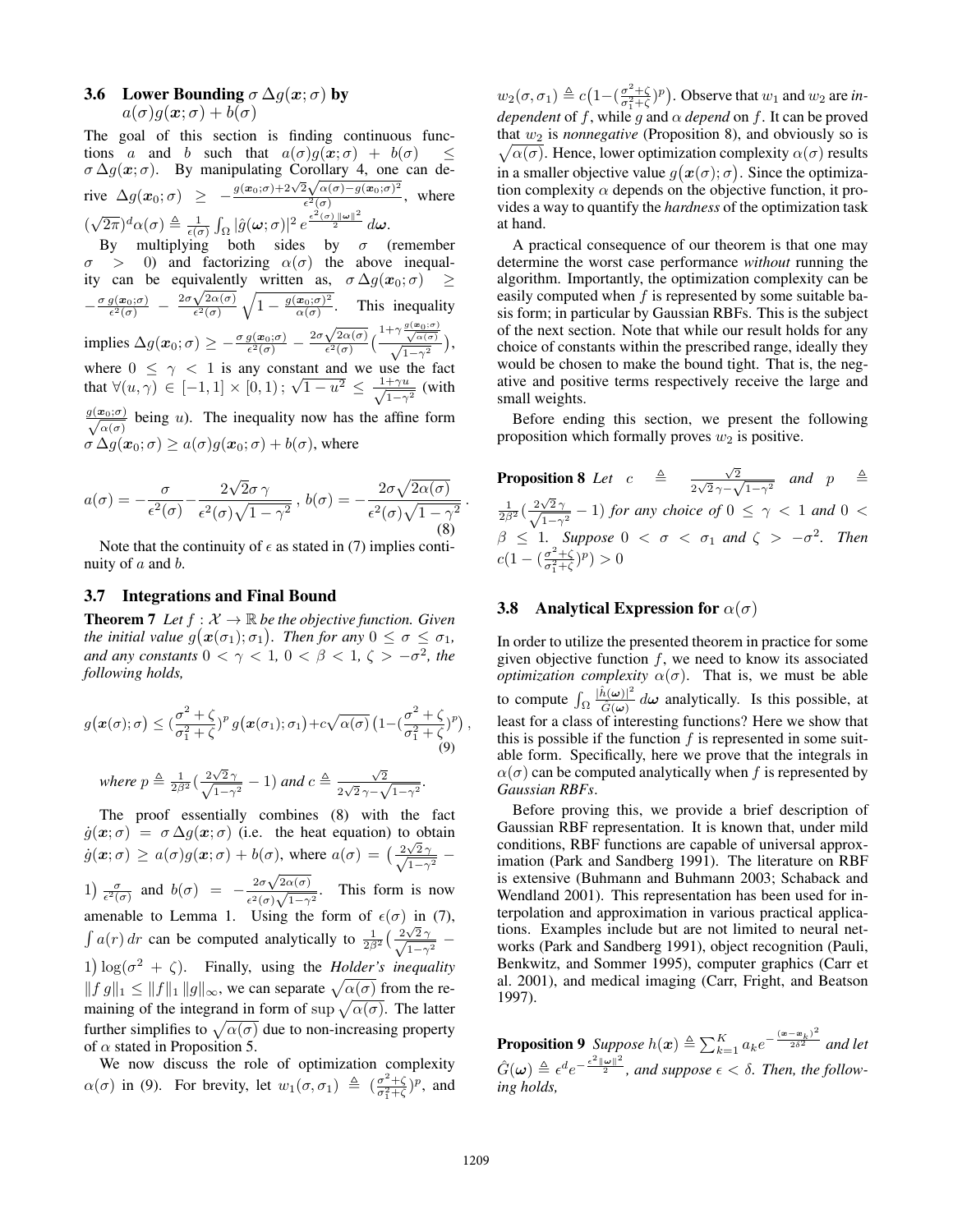$$
\int_{\Omega} \frac{|\hat{h}(\omega)|^2}{\hat{G}(\omega)} d\omega = \left(\frac{\sqrt{2\pi}\delta^2}{\epsilon\sqrt{2\delta^2 - \epsilon^2}}\right)^d \sum_{j=1}^K \sum_{k=1}^K a_j a_k e^{-\frac{(\mathbf{x}_j - \mathbf{x}_k)^2}{2(2\delta^2 - \epsilon^2)}} \tag{10}
$$

Observing that when  $f(x) \triangleq \sum_{k=1}^{K} a_k e^{-\frac{(\mathbf{x}-\mathbf{x}_k)^2}{2\delta^2}}$ , then  $g(\boldsymbol{x};\sigma) \triangleq \sum_{k=1}^K (\frac{\delta}{\sqrt{\delta^2 \sigma^2}})$  $\frac{\delta}{\delta^2+\sigma^2}$ ) $\frac{d}{dt}$  $e^{-\frac{(\mathbf{x}-\mathbf{x}_k)^2}{2(\delta^2+\sigma^2)}}$ , the following is a straightforward Corollary of Proposition 9, which allows us to compute  $\alpha(\sigma)$  for RBF represented f.

**Corollary 10** Suppose  $f(x) \triangleq \sum_{k=1}^{K} a_k e^{-\frac{(x-x_k)^2}{2\delta^2}}$ , so that  $g(\boldsymbol{x};\sigma) \,\triangleq\, \sum_{k=1}^K (\frac{\delta}{\sqrt{\delta^2 \sigma^2}})$  $\frac{\delta}{\delta^2+\sigma^2})^da_ke^{-\frac{(\boldsymbol{x}-\boldsymbol{x}_k)^2}{2(\delta^2+\sigma^2)}}$ *. Let*  $\hat{G}(\boldsymbol{\omega};\sigma) \triangleq$  $\epsilon^d(\sigma)e^{-\frac{\epsilon^2(\sigma)\|\boldsymbol{\omega}\|^2}{2}}$  and suppose  $\epsilon(\sigma)$  < √  $\overline{\delta^2 + \sigma^2}$ . Then, the *following holds,*

$$
\int_{\Omega} \frac{|\hat{g}(\omega;\sigma)|^2}{\hat{G}(\omega;\sigma)} d\omega = \left(\frac{\sqrt{2\pi}\delta^2}{\epsilon(\sigma)\sqrt{2\delta^2 + 2\sigma^2 - \epsilon^2(\sigma)}}\right)^{d}
$$

$$
\times \sum_{j=1}^{K} \sum_{k=1}^{K} a_j a_k e^{-\frac{(x_j - x_k)^2}{2(2\delta^2 + 2\sigma^2 - \epsilon^2(\sigma))}}.
$$

## 4 Conclusion & Future Works

In this work, for the first time, we provided a theoretical analysis of the optimization by the continuation method. Specifically, we developed an upper bound on the value of the objective function that the continuation method attains. This bound monotonically depends on a characteristic of the objective function that we called the optimization complexity. We showed how the optimization complexity can be computed analytically when the objective is represented in some suitable basis functions such as Gaussian RBFs.

Our analysis visited different areas such as scale space, differential equations, and regularization theory. The optimization complexity depends on the choice of the stabilizer  $G$ . In this paper, we only use Gaussian  $G$ . However, extending  $G$  to other choices  $G$  can be investigated in the future.

## Acknowledgment

This work is partially funded by the Shell Research. First author is thankful to Alan L. Yuille (UCLA) for discussions, and grateful to William T. Freeman (MIT) for supporting this work.

#### References

Balzer, J., and Morwald, T. 2012. Isogeometric finite-elements methods and variational reconstruction tasks in vision - a perfect match. In *CVPR*.

Barron, J. 2013. *Shapes, Paint, and Light*. Ph.D. Dissertation, EECS Department, University of California, Berkeley.

Bengio, Y.; Louradour, J.; Collobert, R.; and Weston, J. 2009. Curriculum learning. In *ICML*.

Bengio, Y. 2009. *Learning Deep Architectures for AI*.

Blake, A., and Zisserman, A. 1987. *Visual Reconstruction*. MIT Press.

Boccuto, A.; Discepoli, M.; Gerace, I.; and Pucci, P. 2002. A gnc algorithm for deblurring images with interacting discontinuities.

Buhmann, M. D., and Buhmann, M. D. 2003. *Radial Basis Functions*. Cambridge University Press.

Carr, J. C.; Beatson, R. K.; Cherrie, J. B.; Mitchell, T. J.; Fright, W. R.; McCallum, B. C.; and Evans, T. R. 2001. Reconstruction and representation of 3d objects with radial basis functions. SIG-GRAPH, 67–76. ACM.

Carr, J. C.; Fright, W. R.; and Beatson, R. K. 1997. Surface interpolation with radial basis functions for medical imaging. *IEEE Trans. Med. Imaging* 16(1):96–107.

Chaudhuri, S., and Solar-Lezama, A. 2011. Smoothing a program soundly and robustly. In *CAV*.

Chaudhuri, S.; Clochard, M.; and Solar-Lezama, A. 2014. Bridging boolean and quantitative synthesis using smoothed proof search. *SIGPLAN Not.* 49(1):207–220.

Cohen, L. D., and Gorre, A. 1995. Snakes: Sur la convexite de la fonctionnelle denergie.

Coupe, P.; Manjon, J. V.; Chamberland, M.; Descoteaux, M.; and Hiba, B. 2013. Collaborative patch-based super-resolution for diffusion-weighted images. *NeuroImage*.

Dhillon, P. S.; Keerthi, S. S.; Bellare, K.; Chapelle, O.; and Sundararajan, S. 2012. Deterministic annealing for semi-supervised structured output learning. In *AISTATS 2012*.

Dufour, R. M.; Miller, E. L.; and Galatsanos, N. P. 2002. Template matching based object recognition with unknown geometric parameters. *IEEE Trans. Image Processing* 11(12).

Dyn, N.; Ron, A.; Levin, D.; and Jackson, I. 1989. On multivariate approximation by integer translates of a basis function. (TR-0886).

Dyn, N. 1989. Interpolation and approximation by radial and related functions. *Approximation Theory* 1:211–234.

Erhan, D.; Manzagol, P.-A.; Bengio, Y.; Bengio, S.; and Vincent, P. 2009. The difficulty of training deep architectures and the effect of unsupervised pre-training. In *AISTATS*, 153–160.

Gehler, P., and Chapelle, O. 2007. Deterministic annealing for multiple-instance learning. In *AISTATS 2007*, 123–130.

Girosi, F.; Jones, M.; and Poggio, T. 1995. Regularization theory and neural networks architectures. *Neural computation* 7(2):219– 269.

Gold, S., and Rangarajan, A. 1996. A graduated assignment algorithm for graph matching. *IEEE PAMI* 18:377–388.

Gold, S.; Rangarajan, A.; and Mjolsness, E. 1994. Learning with preknowledge: Clustering with point and graph matching distance measures. In *NIPS*.

Hinton, G. E.; Osindero, S.; and Teh, Y. W. 2006. A fast learning algorithm for deep belief networks. *Neural Computation* 18(7):1527–1554.

Hong, B.-W.; Lu, Z.; and Sundaramoorthi, G. 2013. A new model and simple algorithms for multi-label mumford-shah problems. In *CVPR*.

Kim, M., and Torre, F. D. 2010. Gaussian processes multiple instance learning. In *ICML*.

Kim, J.; Liu, C.; Sha, F.; and Grauman, K. 2013. Deformable spatial pyramid matching for fast dense correspondences. In *CVPR*, 2307–2314. IEEE.

Kosowsky, J. J., and Yuille, A. L. 1994. The invisible hand algorithm: Solving the assignment problem with statistical physics. *Neural Networks* 7(3):477–490.